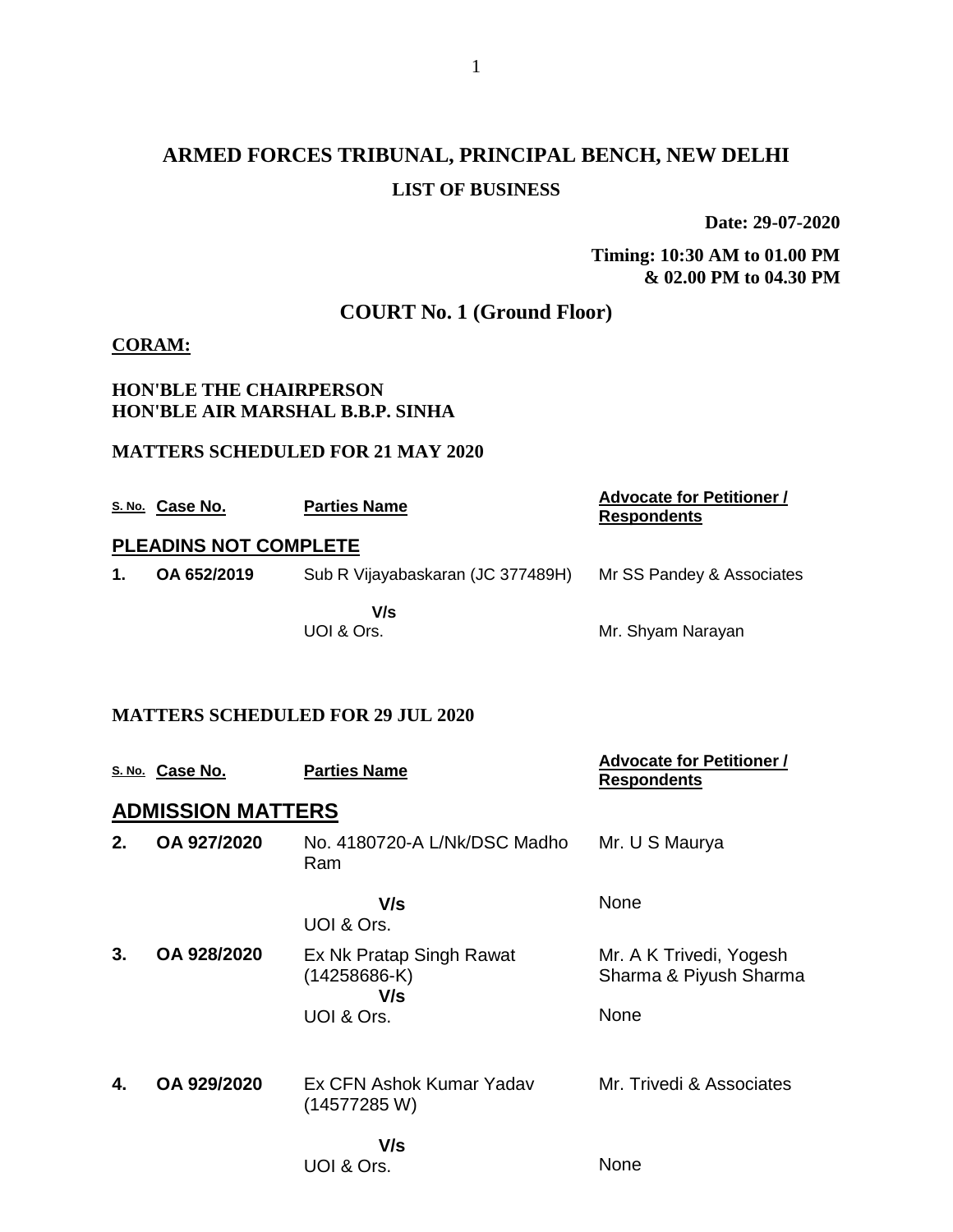| 5.                        | OA 930/2020                                                                             | Ex NK Ishwar Chand (14362906)<br>V/s<br>UOI & Ors.           | Mr. A.K. Trivedi, Yogesh<br>Sharma & Piyush Sharma<br>None                         |  |  |
|---------------------------|-----------------------------------------------------------------------------------------|--------------------------------------------------------------|------------------------------------------------------------------------------------|--|--|
| 6.                        | OA 931/2020<br>with<br>MA 1049/2020                                                     | Ex Nk Rajeshwar Singh (No<br>1252089 M)<br>V/s<br>UOI & Ors. | Mr Ashok Kumar & Sanjeev<br>Kumar<br>None                                          |  |  |
| 7.                        | OA 932/2020<br>with<br>MA 1050/2020                                                     | Ex Nk Navneet Singh (No<br>15146849 P)<br>V/s<br>UOI & Ors.  | Mr Virender Singh Kadian<br>None                                                   |  |  |
|                           | PLEADINGS NOT COMPLETE                                                                  |                                                              |                                                                                    |  |  |
| 8.                        | OA 766/2019                                                                             | SL-0415K Lt Col A Rajendiran                                 | Mr. Rajiv Manglik                                                                  |  |  |
|                           |                                                                                         | V/s<br>UOI & Ors.                                            | Dr Vijendra Singh Mahndiyan for<br>R 1-3, None for R-4                             |  |  |
| 9.                        | OA 187/2020                                                                             | IC-42825-M Brig Sujit Kishore Narain                         | Mr. Ankur Chhibber                                                                 |  |  |
|                           |                                                                                         | V/s<br>UOI & Ors.                                            | Mr. Anil Gautam for R 1-3 & Mr.<br>Veerendra Mohan for R 4-5 and<br>None for R 6-8 |  |  |
| 10.                       | OA 647/2020                                                                             | UOI & Ors.                                                   | Mr. Harish V Shankar & Mr SS<br>Pandey (Amicus Curie)                              |  |  |
|                           |                                                                                         | V/s<br><b>XYZ</b>                                            | Mr AK Trivedi                                                                      |  |  |
| <b>PLEADINGS COMPLETE</b> |                                                                                         |                                                              |                                                                                    |  |  |
|                           | DATES WILL BE GIVEN BY THE TRIBUNAL OFFICER - ORDERS WILL<br>BE UPLOADED ON THE WEBSITE |                                                              |                                                                                    |  |  |
| 11.                       | OA 606/2015                                                                             | Brig. Surinder Kumar (Retd)                                  | Mr. S S Pandey                                                                     |  |  |

 **V/s** UOI & Ors.

Mr Karan Singh Bhati, Sr CGSC

**12. OA 1002/2016** with MA 1057/2017 & 853/2017 Air Commodore Pankaj Vishnoi  **V/s** UOI & Ors. Mr. S S Pandey Mr Karan Singh Bhati, Sr CGSC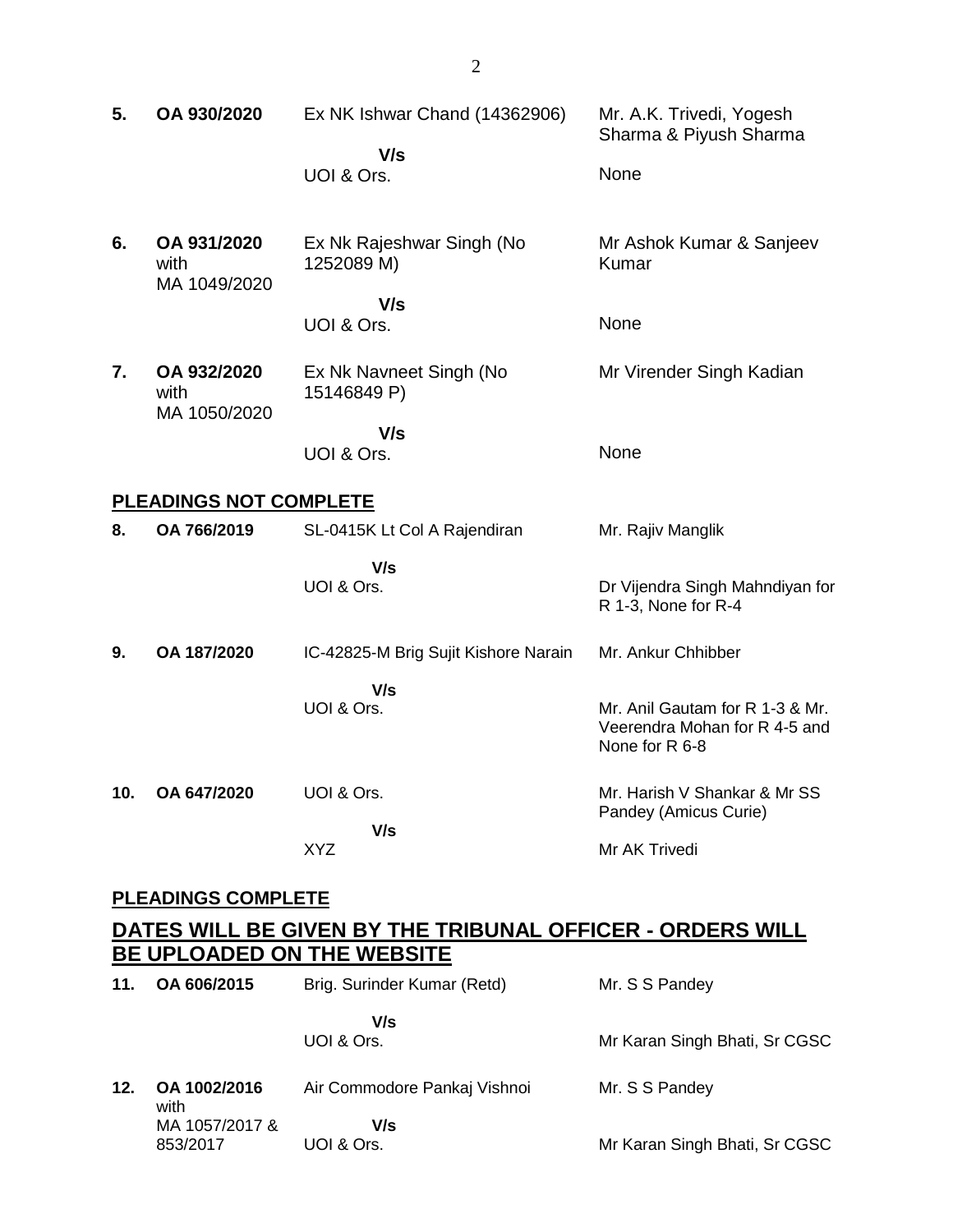| <b>WITH</b> |                                      |                                                |                                      |
|-------------|--------------------------------------|------------------------------------------------|--------------------------------------|
| 13.         | OA 22/2017<br>with MA                | Air Commodore Navish Bahri                     | Mr. S S Pandey                       |
|             | 1054/2017                            | V/s<br>UOI & Ors.                              | Mr Karan Singh Bhati, Sr CGSC        |
| <b>WITH</b> |                                      |                                                |                                      |
| 14.         | OA 27/2017<br>with MA                | Air Cmde Chandramouli                          | Mr. S S Pandey                       |
|             | 1056/2017                            | V/s<br>UOI & Ors.                              | Mr VS Tomar                          |
| <b>WITH</b> |                                      |                                                |                                      |
| 15.         | OA 28/2017<br>with MA                | Air Cmde Manoj Kumar Masand                    | Mr. S S Pandey                       |
|             | 1055/2017                            | V/s<br>UOI & Ors.                              | Mr Prabodh Kumar                     |
| <b>WITH</b> |                                      |                                                |                                      |
| 16.         | OA 30/2017                           | Air Commodore S R Gharpure (Retd)              | Mr. S S Pandey                       |
|             |                                      | V/s<br>UOI & Ors.                              | Dr Vijendra Singh Mahndiyan          |
| <b>WITH</b> |                                      |                                                |                                      |
| 17.         | OA 161/2017                          | Air CMDE P K Sharma                            | Mr. Ajit Kakkar                      |
|             |                                      | V/s<br>UOI & Ors.                              | Mr Karan Singh Bhati, Sr CGSC        |
| <b>WITH</b> |                                      |                                                |                                      |
| 18.         | OA 645/2017                          | Gp Capt (TS) Jagat Singh Rana                  | Mr. Ajai Bhalla & Satya<br>Saharawat |
|             |                                      | V/s<br>UOI & Ors.                              | Mr Ashok Chaitanya                   |
| <b>WITH</b> |                                      |                                                |                                      |
| 19.         | OA 1738/2017                         | Air Commoder Vishwanath Prakash<br>(No 17149S) | Mr Ajit Kakkar                       |
|             |                                      | V/s                                            |                                      |
|             |                                      | UOI & Ors.                                     | Mr Harish V Shankar                  |
| <b>WITH</b> |                                      |                                                |                                      |
| 20.         | OA 1938/2017<br>with MA<br>1479/2017 | Gp Capt Ashish Kumar Pradhan<br>$(17162-K)$    | Mr. Ajit Kakkar                      |
|             |                                      | V/s<br>UOI & Ors.                              | Mr Prabodh Kumar                     |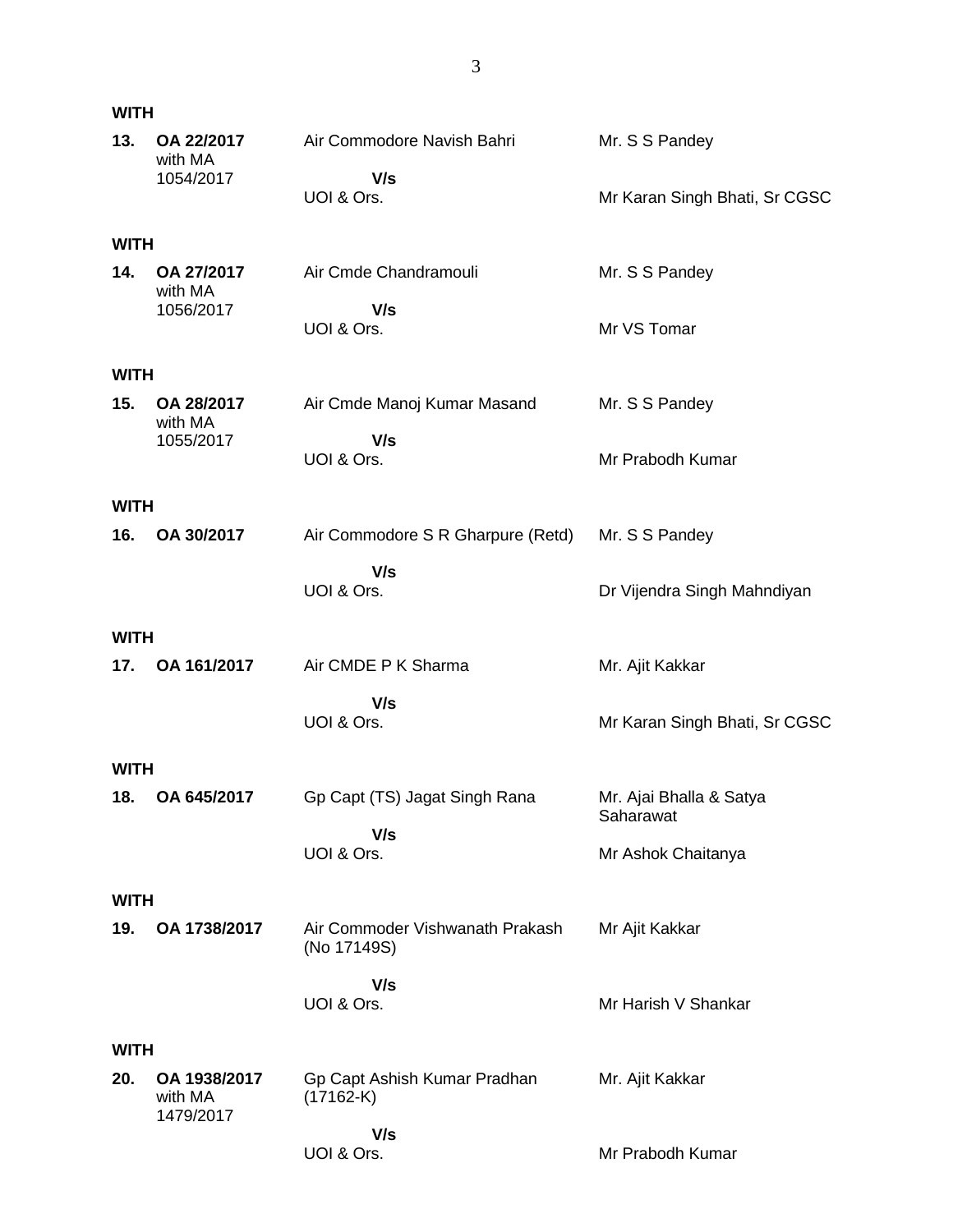| <b>WITH</b> |                                      |                                                                 |                                                           |
|-------------|--------------------------------------|-----------------------------------------------------------------|-----------------------------------------------------------|
| 21.         | OA 1961/2017<br>with MA<br>1488/2017 | Gp Capt Ajay Massand YSM (7730)<br>(Retd)                       | Mr. Ajit Kakkar                                           |
|             |                                      | V/s<br>UOI & Ors.                                               | Mr. Avdhesh Kumar Singh                                   |
| <b>WITH</b> |                                      |                                                                 |                                                           |
| 22.         | OA 1965/2017<br>with MA<br>1491/2017 | Gp Capt S Arora (Retd) (17729-K)<br>V/s                         | Mr. Ajit Kakkar                                           |
|             |                                      | UOI & Ors.                                                      | Mr Karan Singh Bhati, Sr CGSC                             |
| <b>WITH</b> |                                      |                                                                 |                                                           |
| 23.         | OA 1907/2018<br>with MA<br>2107/2018 | Air Commodore Ranbir Singh Dagar<br>(No17844K)                  | Mr SS Pandey & Associates                                 |
|             |                                      | V/s                                                             |                                                           |
|             |                                      | UOI & Ors.                                                      | Mr. V Pattabhi Ram                                        |
| <b>WITH</b> |                                      |                                                                 |                                                           |
| 24.         | OA 219/2019                          | Gp Capt SK Mehta (Retd) (No 18117B) Mr Ajit Kakkar              |                                                           |
|             |                                      | V/s<br>UOI & Ors.                                               | Mr Ashok Chaitanya                                        |
| 25.         | OA 331/2018                          | Ex Cpl Sachin Kumar Solanki                                     | Mr. Manoj Kumar Gupta                                     |
|             |                                      | V/s                                                             |                                                           |
|             |                                      | UOI & Ors.                                                      | Mr VS Tomar for R 1 & 2                                   |
| 26.         | OA 612/2019                          | Ex Sgt Vishal Singh Solanki (793006-<br>B)                      | Mr. Omprakash Kr Srivastava, J<br>K Singh & Vinay Makhija |
|             |                                      | V/s<br>UOI & Ors.                                               | Mr. Waize Ali Noor                                        |
| 27.         | OA 1631/2019                         | WO Sumit Kumar Ghosh (No 8377240 Mr Virender Singh Kadian<br>N) |                                                           |
|             |                                      | V/s                                                             |                                                           |
|             |                                      | UOI & Ors.                                                      | Mr Rajeev Kumar                                           |
| 28          | OA 110/2020<br>with                  | Col Anupam Sinha (IC 42140 N)                                   | Mr Baljeet Singh & Deepika<br>Sheoran                     |
|             | MA 308/2020                          | V/s<br>UOI & Ors.                                               | Mr. Anil Gautam                                           |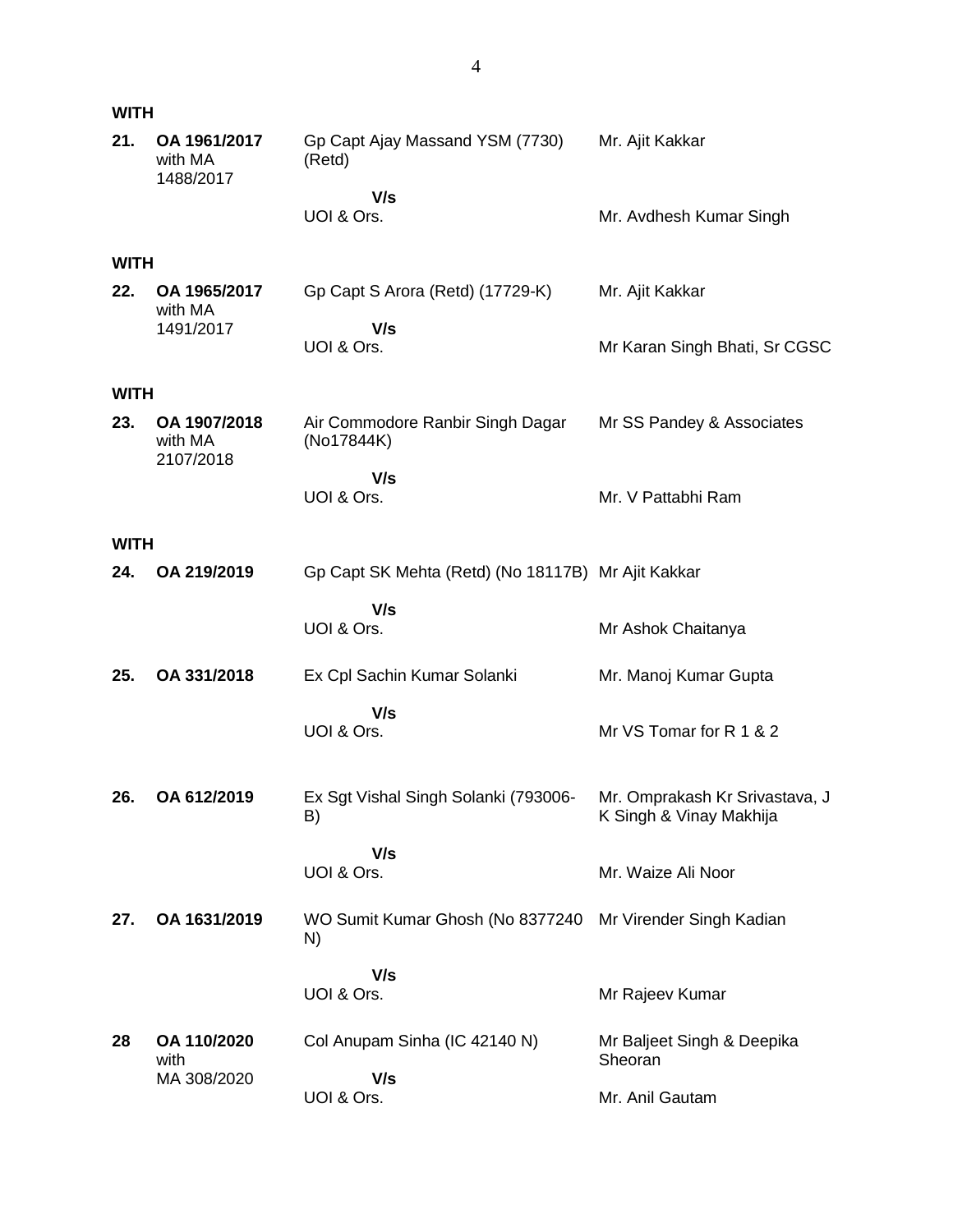## **ARMED FORCES TRIBUNAL, PRINCIPAL BENCH, NEW DELHI LIST OF BUSINESS**

**Date: 29-07-2020**

**Timing: 10:30 AM to 01.00 PM & 02.00 PM to 04.30 PM**

## **COURT No. 2 (Ground Floor)**

### **THIS BENCH WILL NOT ASSEMBLE TODAY**

#### **CORAM:**

### **HON'BLE MS. JUSTICE SUNITA GUPTA HON'BLE LT. GEN. PHILIP CAMPOSE**

### **MATTERS SCHEDULED FOR 21 MAY 2020**

|    | S. No. Case No.                   | <b>Parties Name</b>                         | <b>Advocate for Petitioner /</b><br><b>Respondents</b>            |  |  |
|----|-----------------------------------|---------------------------------------------|-------------------------------------------------------------------|--|--|
|    | <b>ADMISSION MATTERS</b>          |                                             |                                                                   |  |  |
| 1. | OA (Appeal)<br>1905/2019<br>with  | Ex Nk Gaonkar Vasi Babu (No<br>2598606M)    | Mr. Rang Nath Pandey, Shashi<br>Kumar Dwivedi and Rahul<br>Pandey |  |  |
|    | MA 2788/2019                      | V/s                                         |                                                                   |  |  |
|    |                                   | UOI & Ors.                                  | Dr. Vijendra Singh Mahndiyan                                      |  |  |
|    | <u>MA (EXECUTION)</u>             |                                             |                                                                   |  |  |
| 2. | MA 629/2020<br>in.<br>OA 332/2016 | TA-42568H Lt Col Charanjit Singh<br>(Retd.) | Mr. Ajit Kakkar & Associates                                      |  |  |
|    |                                   | V/s                                         |                                                                   |  |  |
|    |                                   | UOI & Ors.                                  | Dr. Vijendra Singh Mahndiyan                                      |  |  |
|    |                                   |                                             |                                                                   |  |  |
| 3. | MA 669/2020                       | Col SS Chhabra (Retd) (MR 05856 P)          | Ms Archana Ramesh                                                 |  |  |
|    | in.<br>OA 1879/2017               | V/s                                         |                                                                   |  |  |
|    |                                   | UOI & Ors                                   |                                                                   |  |  |
|    |                                   |                                             | Mr Shyam Narayan                                                  |  |  |
|    |                                   |                                             |                                                                   |  |  |
|    | <b>MA (OTHERS)</b>                |                                             |                                                                   |  |  |
| 4. | MA 3233/2019                      | Capt Kashyap Kumar                          | Mr. Rishabh Sanchiti                                              |  |  |
|    | in.<br>TA 3/2016                  | V/s                                         |                                                                   |  |  |
|    |                                   | UOI & Ors.                                  | Mr. Karan Singh Bhati, Sr.<br>CGSC                                |  |  |
|    |                                   |                                             |                                                                   |  |  |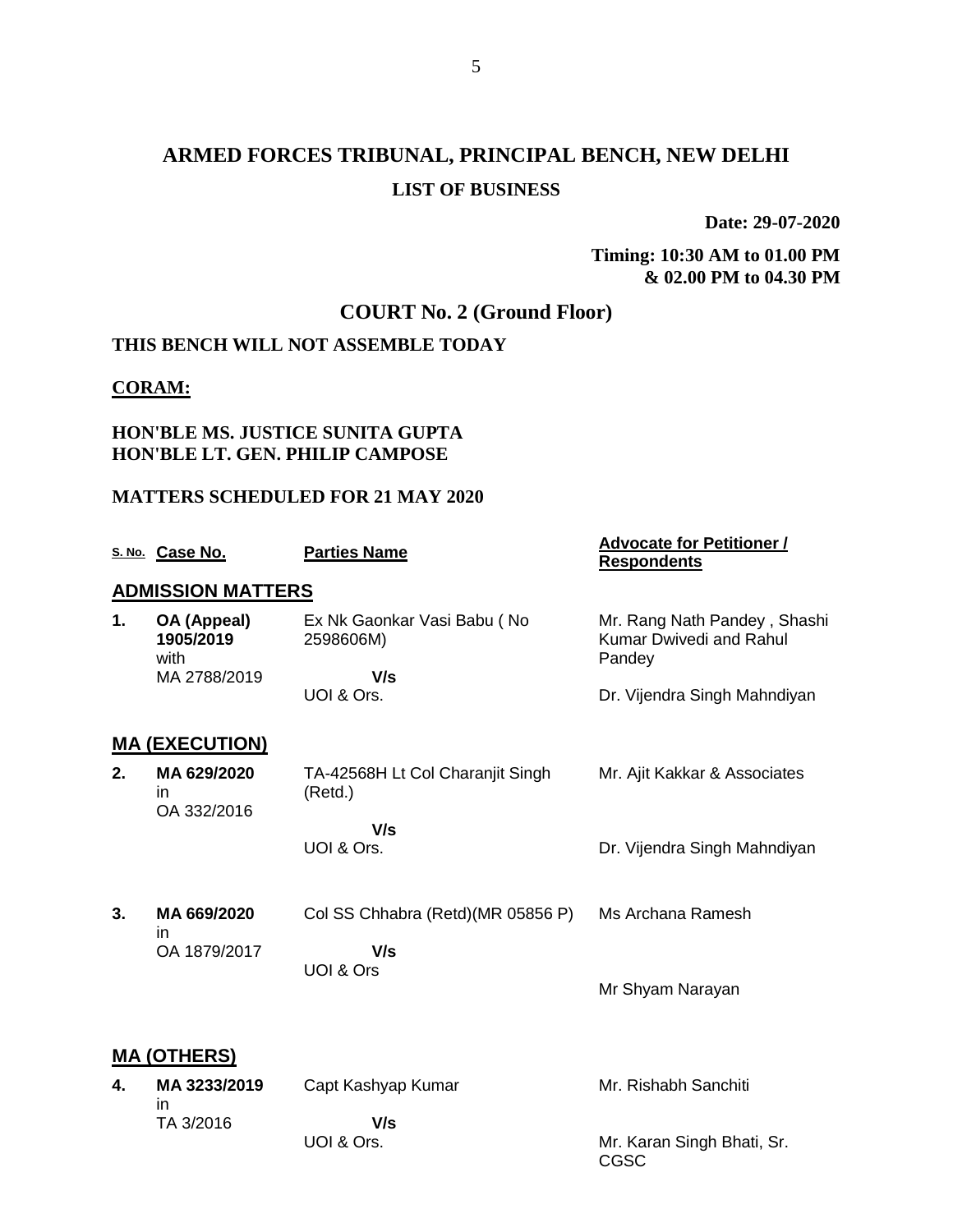### **PLEADINGS NOT COMPLETE**

| 5.  | OA 2024/2018                         | Ex Rect Ajay Sharma(No 15249739A)                 | Mr Lalit Pradhan                                     |
|-----|--------------------------------------|---------------------------------------------------|------------------------------------------------------|
|     |                                      | V/s<br>UOI & Ors.                                 | Mr. Ashok Chaitanya                                  |
| 6.  | OA 2074/2018                         | No 16012407L Ex Nk Arjun Singh                    | Mr. VS Kadian                                        |
|     |                                      | V/s<br>UOI & Ors.                                 | Mr. Rajesh Kumar Das                                 |
| 7.  | OA 141/2019<br>with<br>MA 1762/2019  | No 771770R Ex Sgt Sujit Kumar Singh Mr. VS Kadian |                                                      |
|     |                                      | V/s<br>UOI & Ors.                                 | Mr. Y P Singh                                        |
| 8.  | OA 211/2019<br>with                  | WS-00184K Lt Col Anupama Dalal                    | Mr. T Prashad                                        |
|     | MA 678/2020                          | V/s<br>UOI & Ors.                                 | Mr. Tarunvir Singh Khehar for R<br>1-6, None for R-7 |
| 9.  | OA 222/2019<br>with                  | No 143054Z Ex SCPO Himmat Singh                   | Mr. VS Kadian                                        |
|     | MA 659/2019                          | V/s<br>UOI & Ors.                                 | Dr. Vijendra Singh Mahndiyan                         |
| 10. | OA 256/2019<br>with<br>MA 712/2019 & | Ex Hony Nb Sub Mantri Singh (No<br>14505792)      | Mr. Ajit Kakkar & Associates                         |
|     | 1693/2019                            | V/s<br>UOI & Ors.                                 | Mr. J S Rawat                                        |
| 11. | OA 602/2019<br>with<br>MA 1177/2019  | Maj Gen Hemant Kumar Singh (Retd)<br>(IC 34368P)  | In Person                                            |
|     |                                      | V/s<br>UOI & Ors.                                 | Mr. Rajesh Kumar Das                                 |
| 12. | OA 603/2019<br>with<br>MA 1178/2019  | Ex JWO Parthasarathi V (No 676577<br>L)           | Mr Ajit Kakkar & Associates                          |
|     |                                      | V/s<br>UOI & Ors.                                 | Mr. Tarunvir Singh Khehar                            |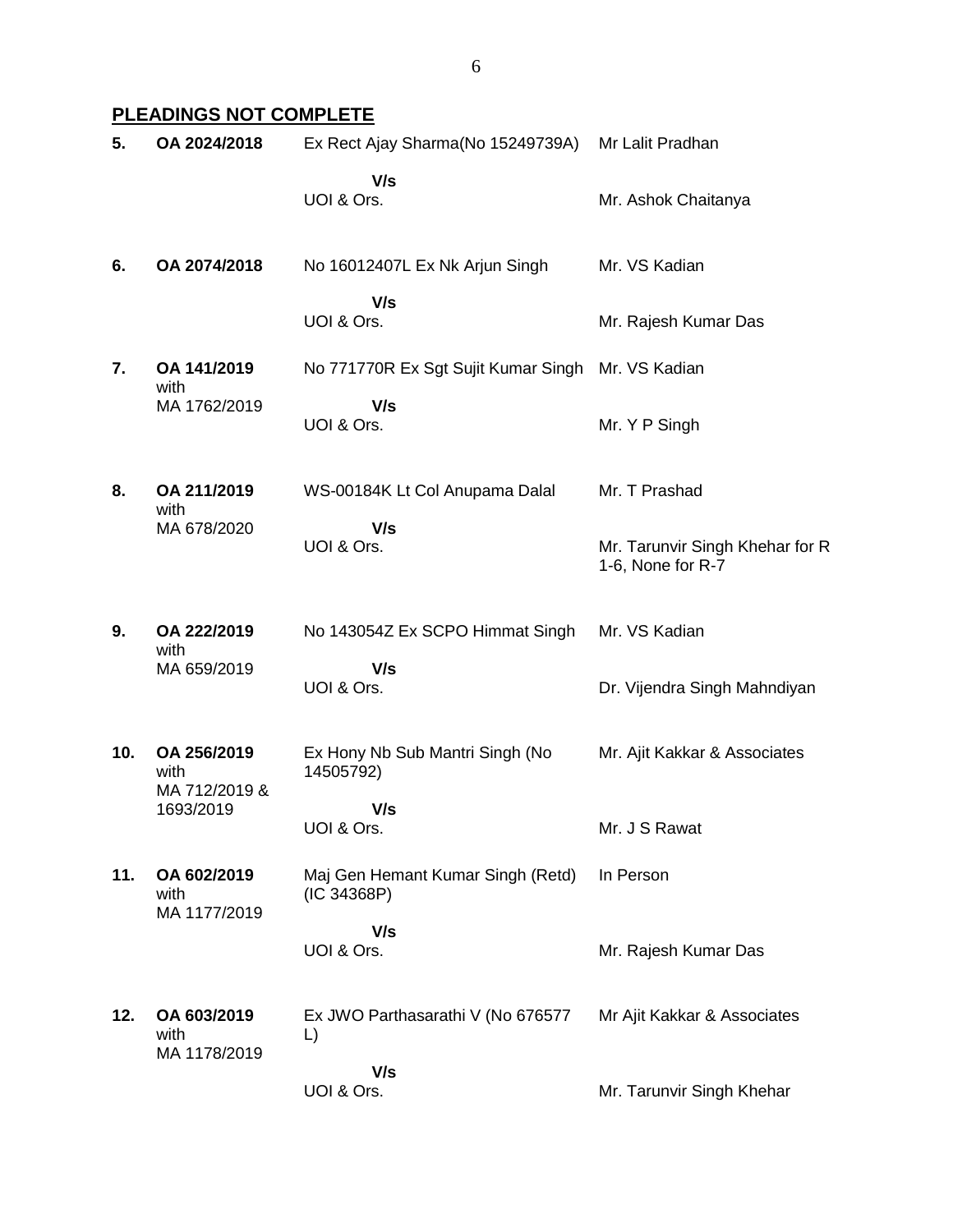### **PLEADINGS COMPLETE**

|     | DATES WILL BE GIVEN BY THE TRIBUNAL OFFICER - ORDERS WILL |                                             |                      |  |  |
|-----|-----------------------------------------------------------|---------------------------------------------|----------------------|--|--|
|     |                                                           | <b>BE UPLOADED ON THE WEBSITE</b>           |                      |  |  |
| 13. | OA 233/2019<br>with<br>MA 675/2019                        | Ex LME Dheeraj Kumar Singh (No<br>134719 F) | Mr. Praveen Kumar    |  |  |
|     |                                                           | V/s                                         |                      |  |  |
|     |                                                           | UOI & Ors.                                  | Mr Shyam Narayan     |  |  |
| 14. | OA 257/2019<br>with<br>MA 713/2019                        | Gp Capt Pramod Chahtly (14972)<br>(Retd.)   | Mr. Ajai Bhalla      |  |  |
|     |                                                           | V/s<br>UOI & Ors.                           | Mr. Harish V Shankar |  |  |

**15. OA 446/2019** No. 2473037-K Ex Nk Darshan Singh Mr. Virender Singh Kadian  **V/s** UOI & Ors. Mr. V S Tomar

### **MATTERS SCHEDULED FOR 29 JUL 2020**

|                              | S. No. Case No.                    | <b>Parties Name</b>                        | <b>Advocate for Petitioner /</b><br><b>Respondents</b> |  |
|------------------------------|------------------------------------|--------------------------------------------|--------------------------------------------------------|--|
|                              | <b>MA (EXECUTION)</b>              |                                            |                                                        |  |
| 16.                          | MA 2950/2019<br>in<br>OA 1179/2018 | JC-760456P Sub Banambar Nayak<br>(Retd.)   | Mr. S S Pandey & Associates                            |  |
|                              |                                    | V/s<br>UOI & Ors.                          | Mr. Y P Singh                                          |  |
| 17.                          | MA 2951/2019<br>in<br>OA 1987/2018 | JC-761340L Sub Shailendra Kumar<br>(Retd.) | Mr. S S Pandey & Associates                            |  |
|                              |                                    | V/s<br>UOI & Ors.                          | Mr. Avdhesh Kumar Singh                                |  |
| <b>PLEADINS NOT COMPLETE</b> |                                    |                                            |                                                        |  |
| 18.                          | OA 2105/2017                       | Ex EAP 1 Viney Kumar Attrish<br>2000083    | Mr. Mohammed Mujeeb                                    |  |
|                              |                                    | V/s                                        |                                                        |  |

UOI & Ors. Dr Vijendra Singh Mahndiyan